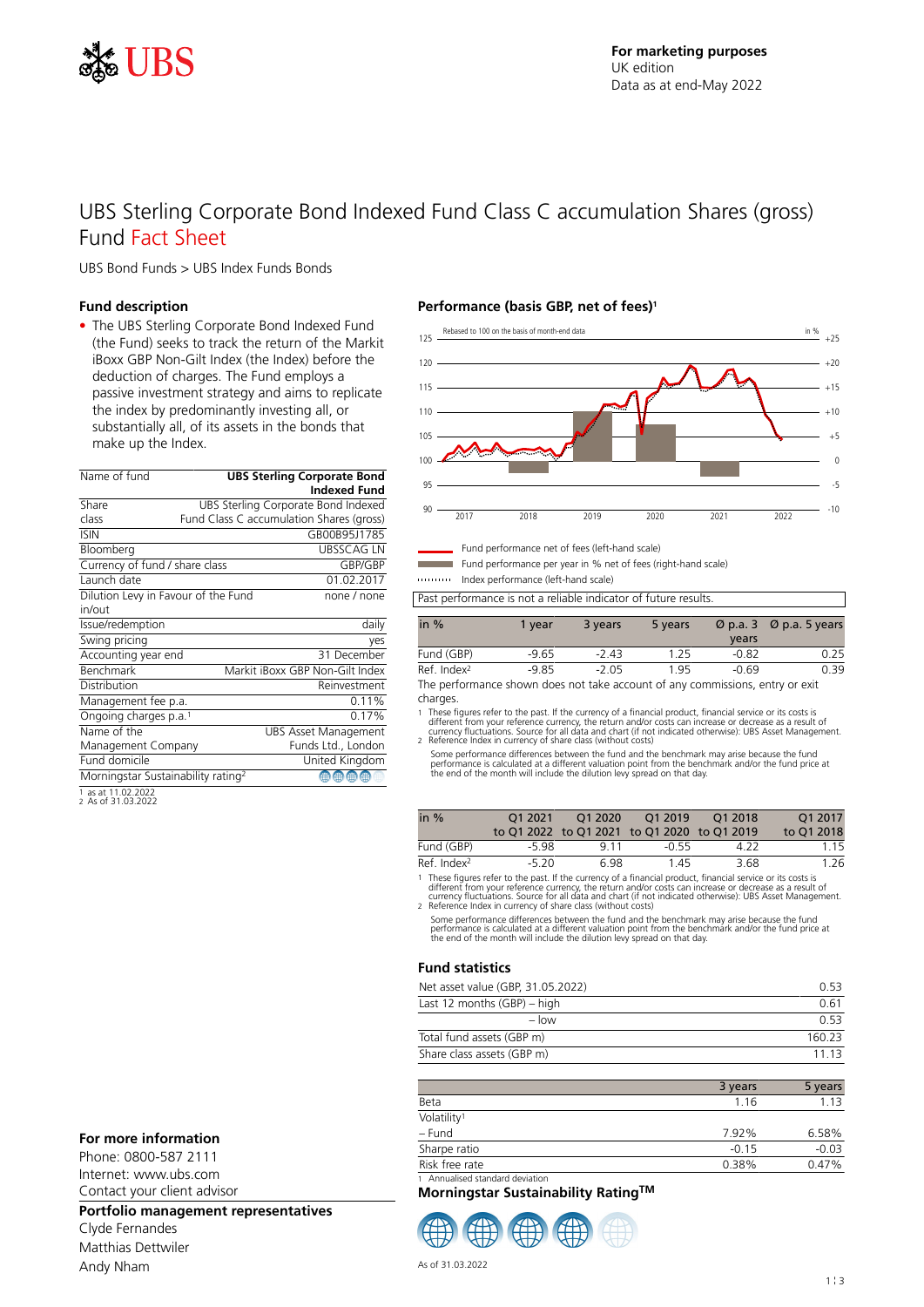# UBS Sterling Corporate Bond Indexed Fund Class C accumulation Shares (gross)

| By implied     | Fund $(\% )$ |
|----------------|--------------|
| AAA            | 22.10%       |
| AA             | 13.07%       |
| $\overline{A}$ | 26.32%       |
| <b>BBB</b>     | 38.46%       |
| <b>HY</b>      | 0.06%        |
| Not rated      | 0.00%        |

### **Sector exposure (%)**

| Sector                             | % of Fund |
|------------------------------------|-----------|
| Foreign Government/ Supranationals | 26.32%    |
| <b>Banks</b>                       | 16.71%    |
| Utilities                          | 11.86%    |
| Securitised                        | 11.69%    |
| Consumer Goods & Services          | 6.81%     |
| Other Financials                   | 5.97%     |
| Industrials                        | 5.62%     |
| Insurance                          | 5.12%     |
| Telecommunications                 | 4.50%     |
| Healthcare                         | 1.94%     |
| Cash/FX Forwards                   | 1.56%     |
| Oil & Gas                          | 1.24%     |
| Technology                         | 0.67%     |
|                                    |           |

# **10 largest bond tickers**

| Company                  | $\frac{0}{0}$ | Company                 | $\%$  |
|--------------------------|---------------|-------------------------|-------|
| European Investment Bank | 4.97%         | AT&T Inc                | 1.06% |
| <b>KFW</b>               | 3.95%         | Asian Development Bank  | 1.02% |
| Intl Bk Recon & Develop  | 2.14%         | Glaxosmithkline Capital | 0.94% |
| <b>HSBC Holdings Plc</b> | 1.34%         | Inter-American Devel Bk | 0.92% |
| Electricite De France    | 1.09%         | Heathrow Funding Ltd    | 0.89% |

### **Benefits**

Investors can rely on an experienced and dedicated Index Fixed Income portfolio management team with a proven track record that draws upon the full breadth of UBS's global resources.

#### **Risks**

Interest rate risk: the value of fixed rate bonds is sensitive to changes in interest rates. Counterparty risk: counterparties on trades may default or not comply with contractual obligations resulting in loss. Bond risk: Bonds (also known as fixed income securities) are impacted by Credit risk and are sensitive to changes in interest rates and expectations of future inflation. Bonds that produce a higher level of income usually have a greater risk of default. Credit risk: A bond or security could lose value if the issuer's financial health weakens. This risk is greater for bonds below investment grade (also known as high yield). Derivatives risk: derivatives can be highly sensitive to changes in the value of the asset on which they are based which can increase the size of losses and gains. Liquidity risk: securities may become more difficult to sell or sell at a desired price during difficult market conditions.

#### **Important information**

Past performance is not a guide to future performance. The value of investments and the income from them may go down as well as up and are not guaranteed. Investors may not get back the amount originally invested. Changes in rates of exchange may cause the value of this investment to fluctuate. The Sustainability Exclusion Policy of the Investment Manager outlines the exclusions applicable to the investment universe of the Funds: https://www.ubs.com/global/en/asset-management/investmentcapabilities/sustainability.html. In addition, the controversial weapons exclusion applies to all UK domiciled funds. The information contained in this document should not be considered a recommendation to purchase or sell any particular security and the opinions expressed are those of UBS Asset Management and are subject to change without notice. This document is a marketing communication. Any market or investment views expressed are not intended to be investment research. The document has not been prepared in line with the Financial Conduct Authority requirements designed to promote the independence of investment research and is not subject to any prohibition on dealing ahead of the dissemination of investment research. Please note that additional fees (e.g. entry or exit fees) may be charged. Please refer to your financial adviser for more details. Investors should read the Key Investor Information Document (KIID), Prospectus and any applicable local offering document prior to investing. For a definition of financial terms refer to the glossary available at www.ubs.com/ glossary.